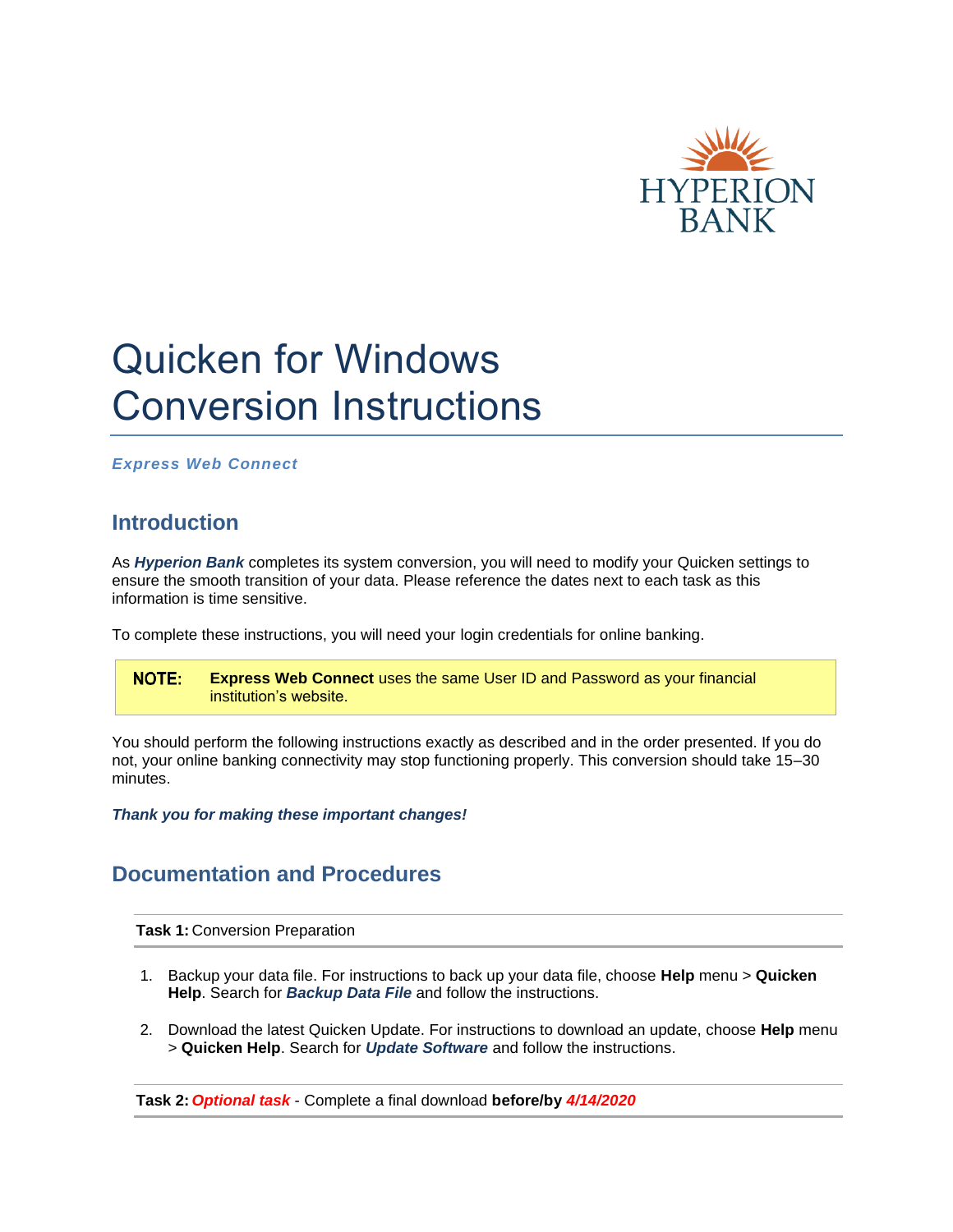- 1. Choose **Tools** menu > **One Step Update**.
- 2. Depending on how you manage financial institution passwords, you may be prompted to enter your Vault password at this time or to enter individual passwords in the One Step Update dialog.
- 3. In the **One Step Update Settings** dialog, make sure all items are checked and click **Update Now**.
- 4. If new transactions were received from your connection, accept all new transactions into the appropriate registers.

**NOTE:** If you need assistance matching transactions, choose **Help menu > Quicken Help**. Search for **Matching Transactions** and follow the instructions.

**Task 3:** Disconnect Accounts in Quicken **on/after** *4/22/2020*

- 1. Choose **Tools** menu > **Account List**.
- 2. Click the **Edit** button of the account you want to deactivate.
- 3. In the **Account Details** dialog, click on the **Online Services** tab.
- 4. Click **Deactivate.** Follow the prompts to confirm the deactivation.
- 5. Click on the **General** tab.
- 6. Remove the financial institution name and account number. Click **OK** to close the window.
- 7. Repeat steps for each account to be disconnected.

**Task 4:** Reconnect Accounts **on/after** *4/22/2020*

- 1. Choose **Tools** menu > **Account List**.
- 2. Click the **Edit** button of the account you want to activate.
- 3. In the **Account Details** dialog, click the **Online Services** tab.
- 4. Click **Set up Now**.
- 5. Use **Advanced Setup** to activate your account.
- 6. Enter *Hyperion Bank* in the search field, select the name in the list and click **Next**.
- 7. If presented with the Select Connection Method screen, select **Express Web Connect**.
- 8. Enter your **User ID** and **Password**. Click **Connect**.

**NOTE:** You may be presented with a security question from your Financial Institutions prior to receiving your accounts.